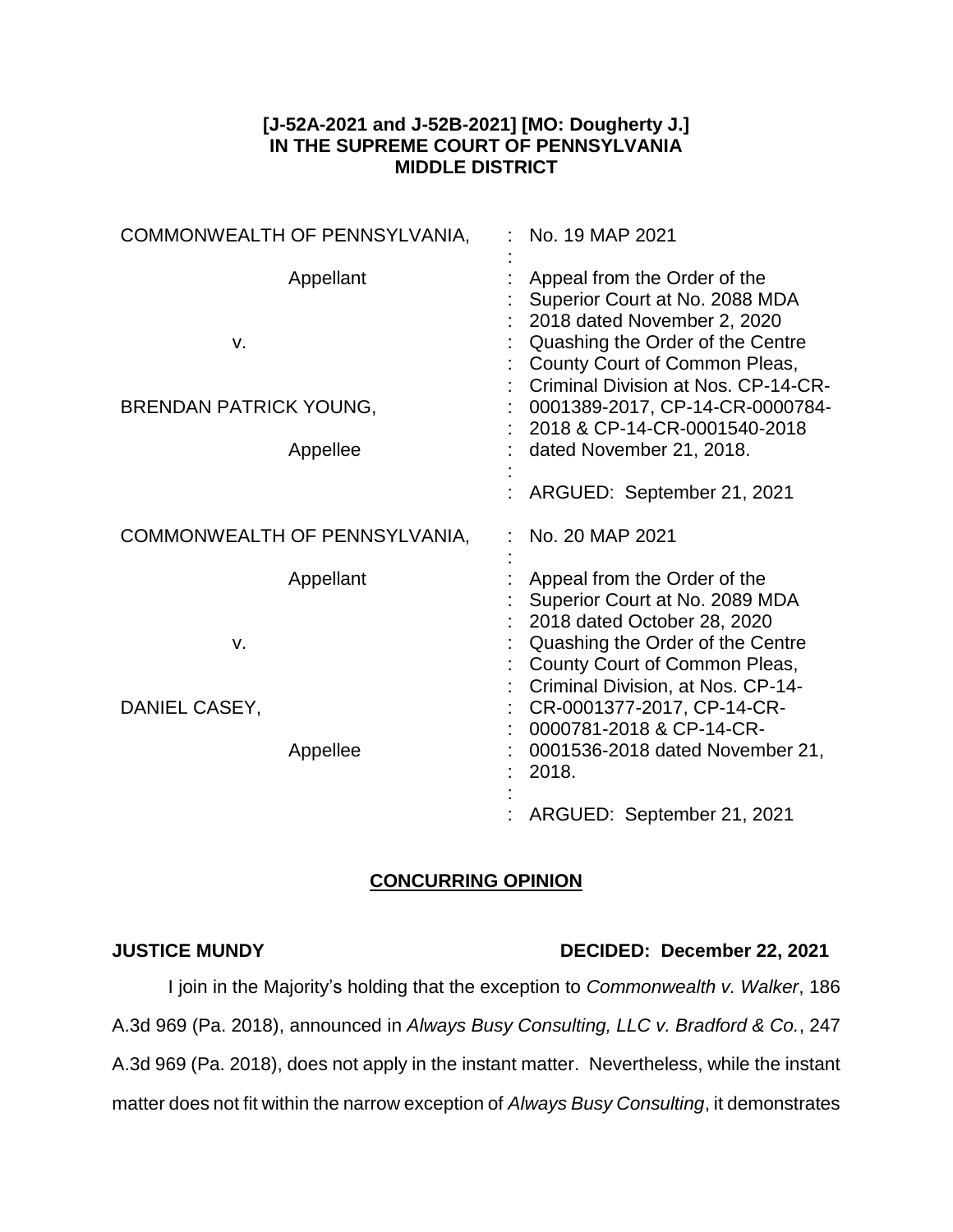yet another problem with the practical application of the bright-line-rule announced in *Walker*. Here, the Majority posits that the filing by the Commonwealth of a single notice of appeal for each above-captioned defendant, resulted in effectively consolidating the three lower court dockets into one Superior Court docket number for each defendant. However, the procedural history of this case demonstrates that the multiple dockets for each defendant had already been consolidated for trial.<sup>1</sup>

This Court held in *Walker*, "where a single order resolves issues arising on more than one docket, separate notices of appeal must be filed for each case." *Id.* 185 A.3d at 971. 2 In *Walker*, four co-defendants each filed separate suppression motions at their respective docket numbers, raising related issues. The trial court heard the motions at the same time and issued a single order under the four docket numbers. The Commonwealth then filed a single notice of appeal related to four separate defendants, "effectively, and improperly, consolidating the appeals…for argument and joint resolution, without either the approval of the Superior Court or the agreement of the [a]ppellees." *Id* at 977.

 $\overline{a}$ 

<sup>&</sup>lt;sup>1</sup> Despite consolidation the Majority notes without further explanation, "[t]he prosecutions proceeded at multiple docket numbers for each defendant and although the common pleas court consolidated the docket numbers for trial, the docket numbers were not consolidated for all purposes." Majority Opinion at 2. A review of the trial court's opinion and order reveals the Commonwealth had filed a motion to consolidate six defendants' cases, and all docket numbers for trial, which the trial court granted with the caveat that any defendant could file a severance motion following the trial court's disposition of the omnibus pre-trial motions. Trial Court Opinion and Order, 10/18/18 at 5. The trial court further noted the defendants' objections to consolidation were on the basis that some evidence admitted pertaining to one defendant should not be permitted against another defendant. *Id.* at 3.

<sup>2</sup> I dissented from this prospective holding in *Walker*, noting "[i]n the interests of justice and judicial economy, I favor continuing the practice of addressing the merit of an appeal, despite a procedural error, where the circumstances permit." *Walker*, 185 A.3d at 978 (Pa. 2018) (Mundy, J., concurring and dissenting).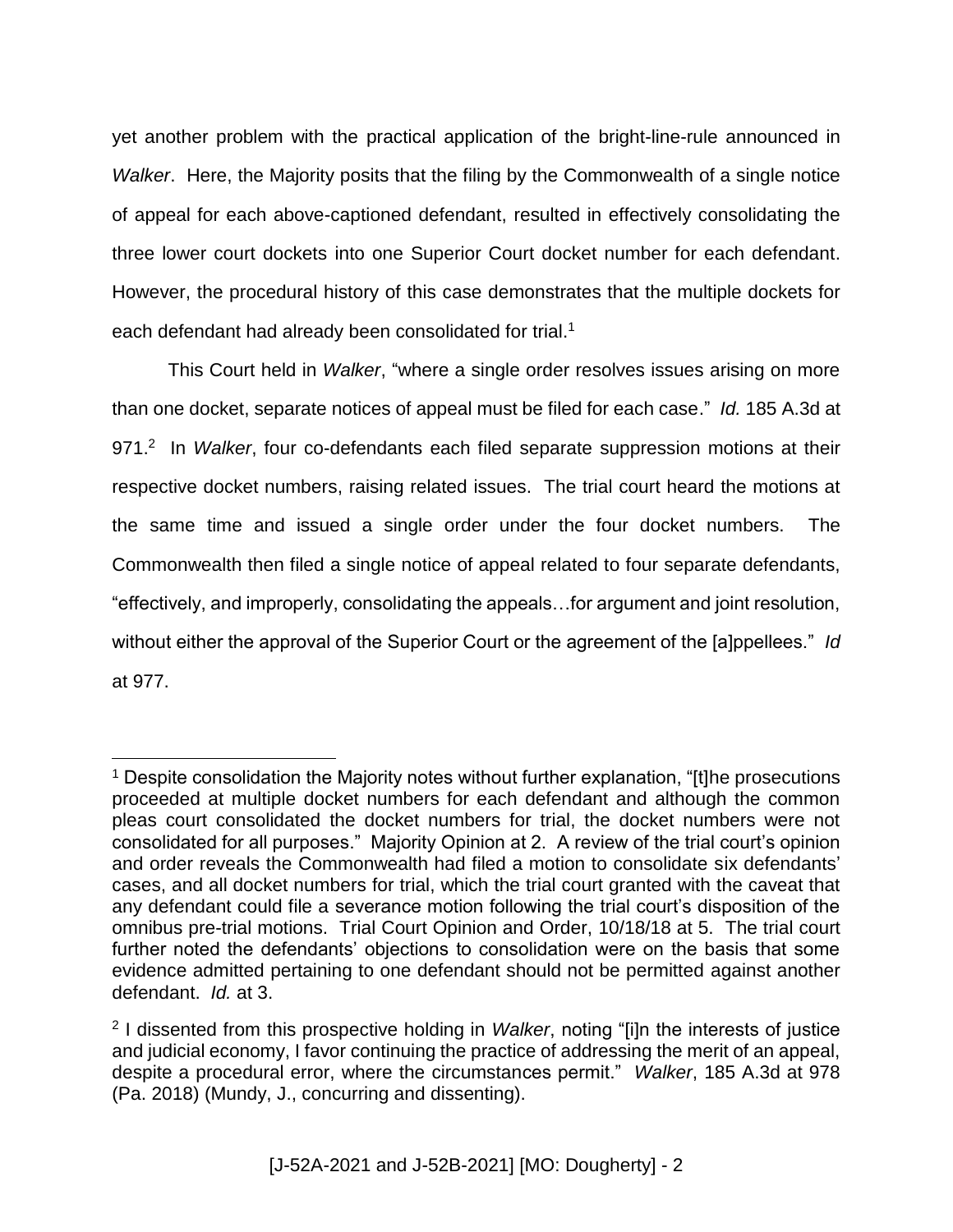By contrast, in this case, charges were filed on three separate occasions against Young and Casey. At the conclusion of each of the three separate preliminary hearings, charges were bound over for trial and each separate set of charges resulted in a new docket number. Upon motion of the Commonwealth, the dockets were consolidated for trial. As the majority notes, a lead docket number was not assigned, rather the defendants were directed by the trial court to include all three docket numbers on any filings. In accordance, each defendant filed one omnibus pretrial motion that included all three docket numbers. A hearing was held, and the court entered a single order granting the defendants' motion to suppress cell phone evidence. The order captioned each defendant separately and listed all three docket numbers for each defendant under their respective names. Thereafter, prior to proceeding to trial on the consolidated dockets, the Commonwealth filed two interlocutory notices of appeal. Each notice of appeal pertained to one defendant's suppression order, listing each of the defendant's three docket numbers on their respective notices of appeal as the trial court had instructed.

Under the Majority's interpretation of *Walker*, the Commonwealth was required to deviate from the procedure imposed by the trial court of including all three docket numbers on each defendant's respective filings, and instead file six separate notices of appeal. In turn, the Superior Court would docket six different appeals to resolve two interlocutory appeals in advance of trial. This illustrates my continued frustration over a *Walker* rule that pits form over substance to the detriment of practitioners.<sup>3</sup> In my view, the *Walker* rule should not serve to sever one defendant's consolidated case into multiple separate appeals.

 $\overline{a}$ 

<sup>&</sup>lt;sup>3</sup> In fact, as a matter of substance, separate notices were effectively filed at each docket number when a photocopy was made for each certified record with the applicable docket number highlighted. This practice, is seemingly consistent with the Superior Court in *Commonwealth v. Johnson*, 236 A.3d 1141 (Pa. Super. 2020) (en banc), and arguably complies with *Walker*.